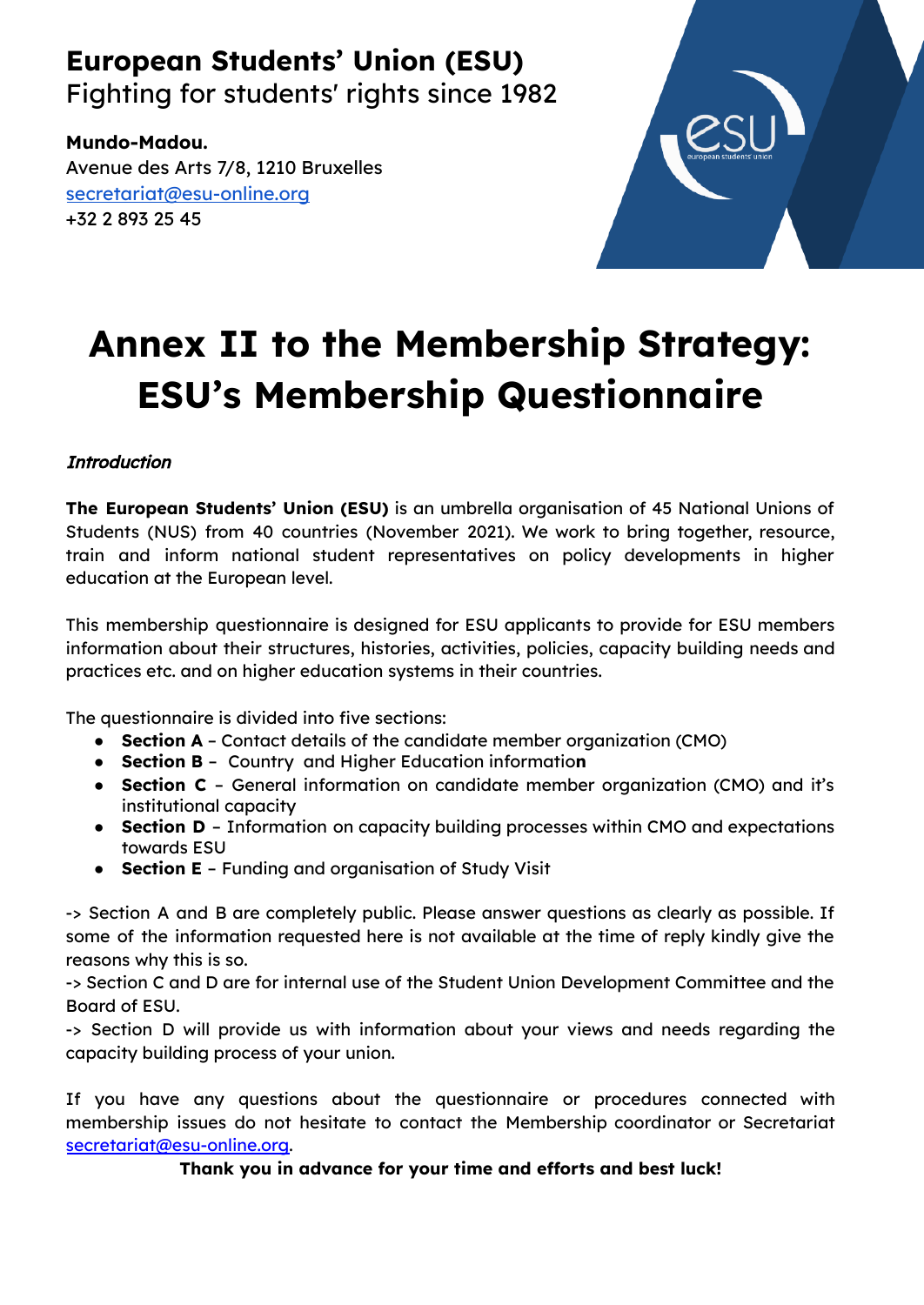#### **Section A: Contact Details**

- Name of the organization / NUS:
- Native language:
- English:
- Acronym:
- Address:
- Tel:
- E-mail:
- Web Site:
- Social media accounts:

# **Name and contact details of current responsible(s) of your organization:**

- Legal responsible (chairperson, president etc.):
- International affairs responsible:
- Secretary-general (optional):
- Academic Affairs Officer:
- Officer responsible for Gender Equality or Discrimination (optional):
- Officer responsible for Social Affairs:
- Other:

In the box below please provide brief information about your organization **to update the members' section on ESU website** (not less than 15 lines):

# **Section B: Country and Higher Education information**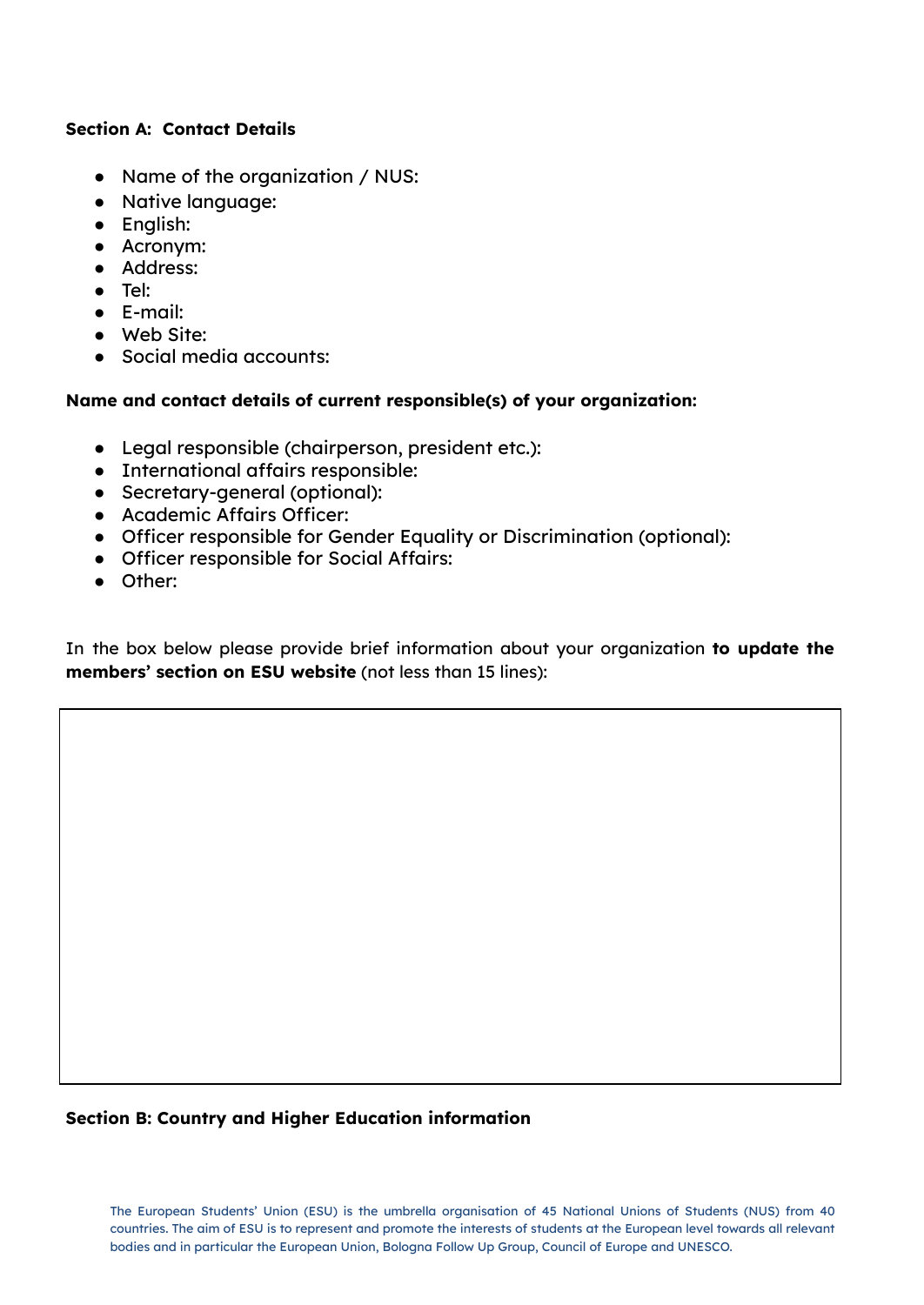#### I The structure of higher education system

- What is the total number of Higher Education Institutions (HEI's) in your country? How many of them are:
	- o Universities:
	- o Polytechnics (sometimes called universities of applied sciences):
	- o Private institutions:
	- o Transnational institutions:
- Is there a specific legislation regulating higher education? Please explain briefly.
- Is there any specific legislation on student rights? For example a special statute for students or a charter of student rights?
- Who are the key stakeholders in HE in your country? Please give names and Contact information for relevant stakeholders and explain briefly their role (governmental, international, NGO's etc.)?
- Is the system in your country unified or binary, i.e. is there a clear division between the university and the polytechnics sector? If there is, what is the division?
- What qualifications/academic degrees are awarded on completion of a degree programme?

#### II Student numbers

- What is the total number of students in your country? Kindly indicate the date and the source providing this information
- What is the percentage of the student population that is 18-25 years old? Do you have any data connected to the number of adult learners?
- How many students attend:
	- o Universities:
	- o Polytechnics (sometimes called universities of applied sciences):
	- o Private institutions:
	- o Transnational institutions:
- Is the total number of students increasing or decreasing?
- Do you have any data on students from international students/students from minority groups /  ${\sf LGBT^1}$  ?

#### III Study access

<sup>&</sup>lt;sup>1</sup> Lesbian/Gay/Bisexual/Transgender students

The European Students' Union (ESU) is the umbrella organisation of 45 National Unions of Students (NUS) from 40 countries. The aim of ESU is to represent and promote the interests of students at the European level towards all relevant bodies and in particular the European Union, Bologna Follow Up Group, Council of Europe and UNESCO.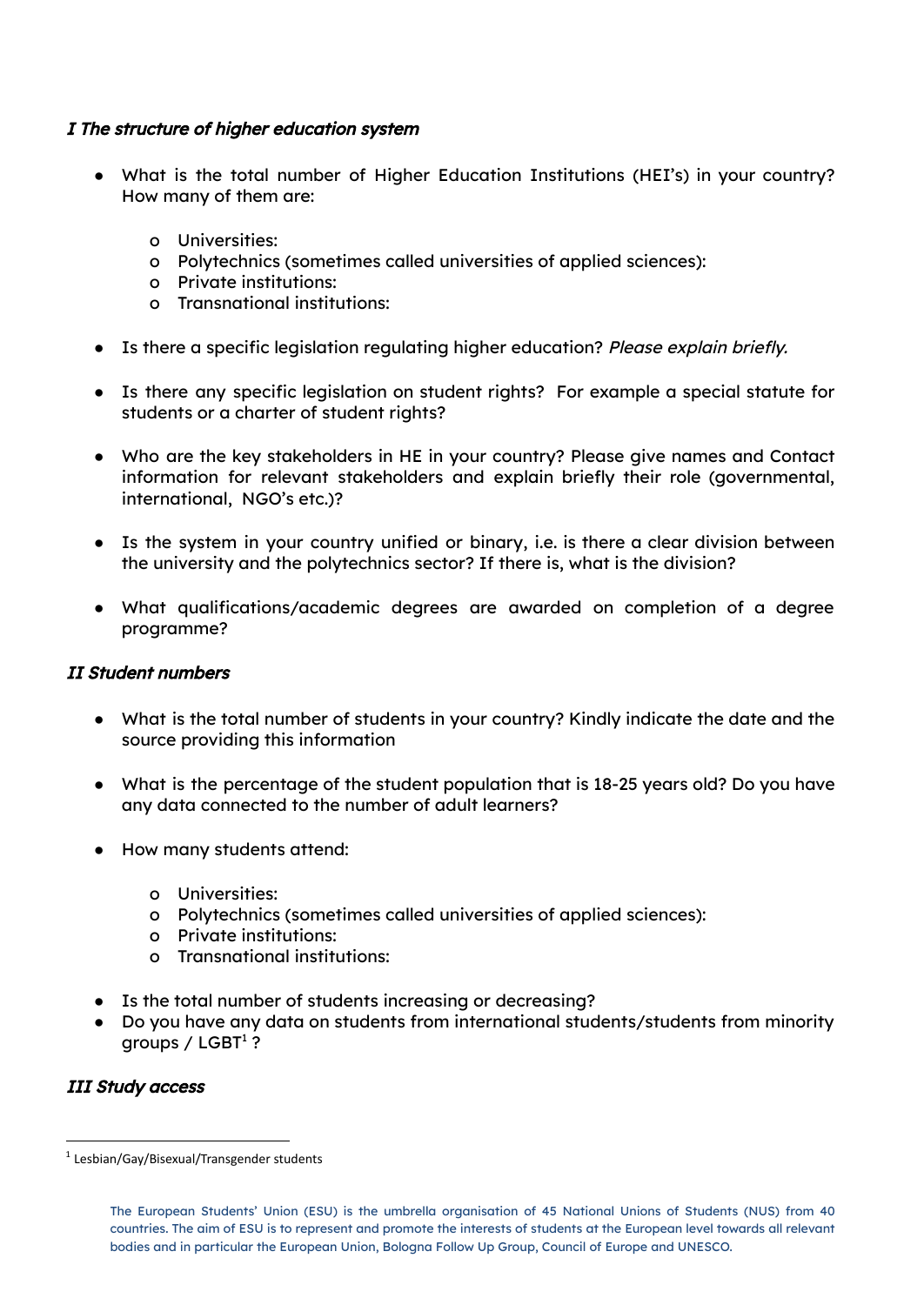- What qualifications are requested to enter university?
- Is access to HE free? Please explain who and how could access HE in your country.
- Are there tuition fees? If yes, please explain the system.
- If the access is not free please give the number of students who have applied for HE and number of those who were accepted?
- Are there entrance exams or numerus clausus<sup>2</sup>? If yes, please explain.
- Are there any additional criteria for specific study areas?

#### IV Higher education funding

- What percentage of the state budget goes to education? What percentage of the state budget for education goes to HE? If this varies from year to year, kindly provide the data for the last 5 years
- Are there other sources, apart from state funding, of funding for HEIs? If yes, please explain, especially for the public/ state HEI's.
- Are there scholarships / grants / loans available for students? If yes, please explain the system.
- o From the state
- o From other sources

#### V Institutional administrative structures and student representation

- How is the governance of HE? Please provide information for all levels and all types of institutions you find important and explain (national, regional, university, faculty, department and universities / polytechnics / private / TNE). Give information on bodies relevant for HEI governance, their composition and competencies.
- By which document is this regulated (legislation, statutes or constitution of the HEI's (etc.) etc.)?
- Are there student representatives in bodies of the HEIs or at the national/regional level? If yes, please outline the procedure for election/selection of these representatives, their number etc. If not, please explain why.

#### VI Student welfare system

● Is there a developed student welfare system (housing, food, health care, student reductions, student card etc.)?

<sup>2</sup> **Numerus clausus** means that there is a limited number of students that is accepted to a HEI, i.e. the acceptance is competitive – not all those who apply actually get in.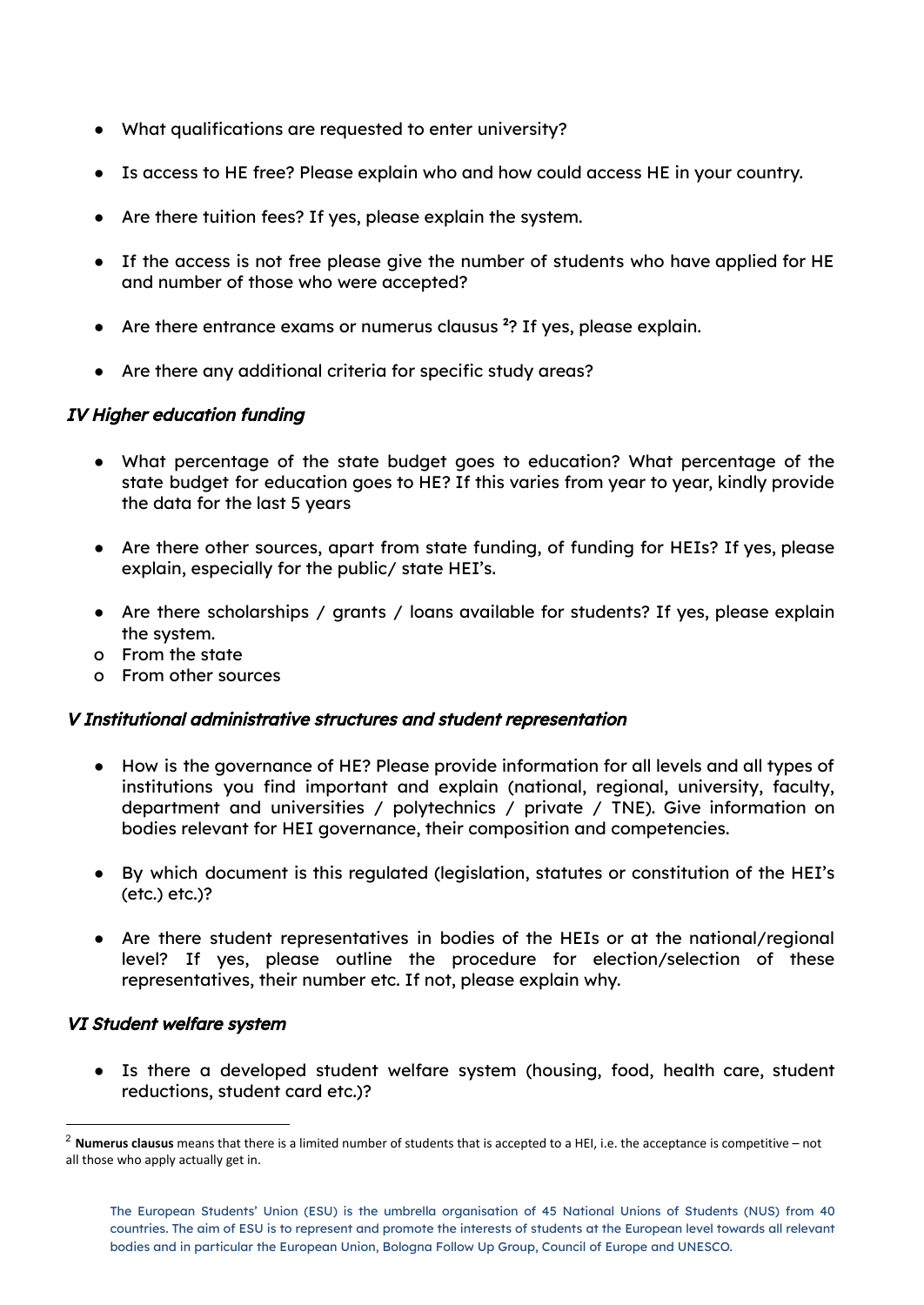- Please provide information on the availability of dormitories, food and student reductions.
- How is the student welfare system funded and who is responsible for managing this system (government, HEIs, some other structure)?

#### VII Relevant recent changes

● Have there been important recent changes or are changes coming up in the HE system?

# **Section C: General information on candidate member organization (CMO) and its institutional capacity**

#### I Legal status

● Please provide information on the legal status of your organization. Is there special legislation regulating student representation (is there mentioning of this in primary legislation, i.e. Higher Education Law or Act; is there a separate bylaw on student union/organization? If yes, please briefly outline the regulations foreseen in the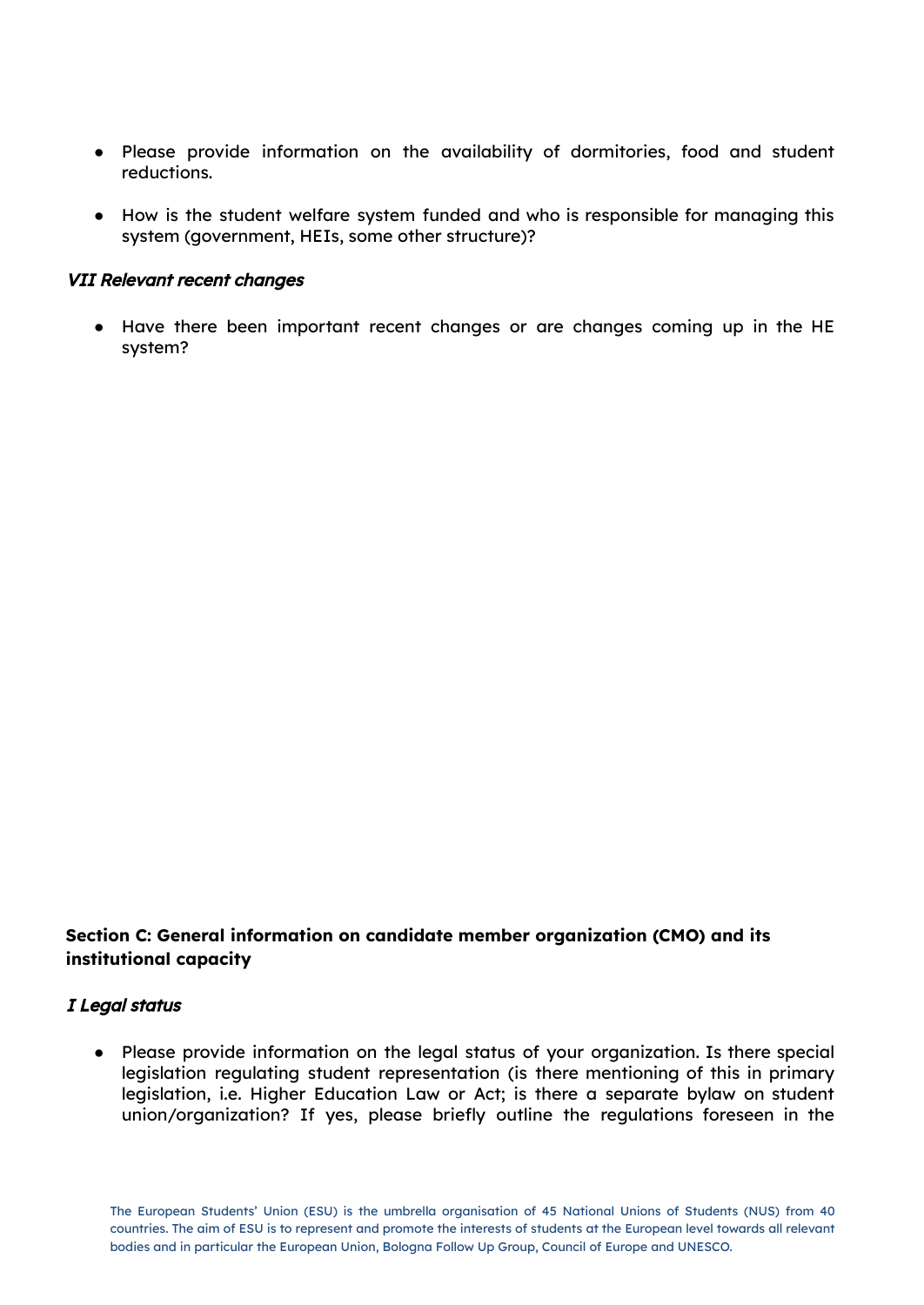legislation and mention if they will be on a national or institutional level; also explore them with regard to the students' representation $3$ .

- Does recognition of credits for students' representation take place? Yes/ No (please underline)
- Is there any other organization, representing students' rights on a national level in your country? If yes, please elaborate.

# II History

● Please provide a short history of your organization and the student movement of your country (year established, historical background for establishment):

# III Aims and objectives

● Please provide a short summary of your organization's aims and objectives:

# IV Areas of Work

● Please provide a summary of priorities and main tasks for the upcoming and current year (mandate):

# V Structures

● Please outline the structure of your NUS, from the individual student to the national level. Provide information on all relevant structures and bodies and their competencies and relationships (e.g. executive committees, boards, general assemblies etc.). You can also attach <sup>a</sup> file or give <sup>a</sup> reference to <sup>a</sup> website(s), where this information can be found.

# VI Membership

● How do:

**a) Students** – for individual membership **b) Local unions** – for local union membership

become members of your NUS? Please describe in detail the procedure including the time frames:

● How many members does your NUS have?

<sup>&</sup>lt;sup>3</sup> If possible, please give exact references to primary/secondary legislation regulating student representation within higher education system: student participation in governance of HEI AND purpose/organization/activities/etc. of student unions.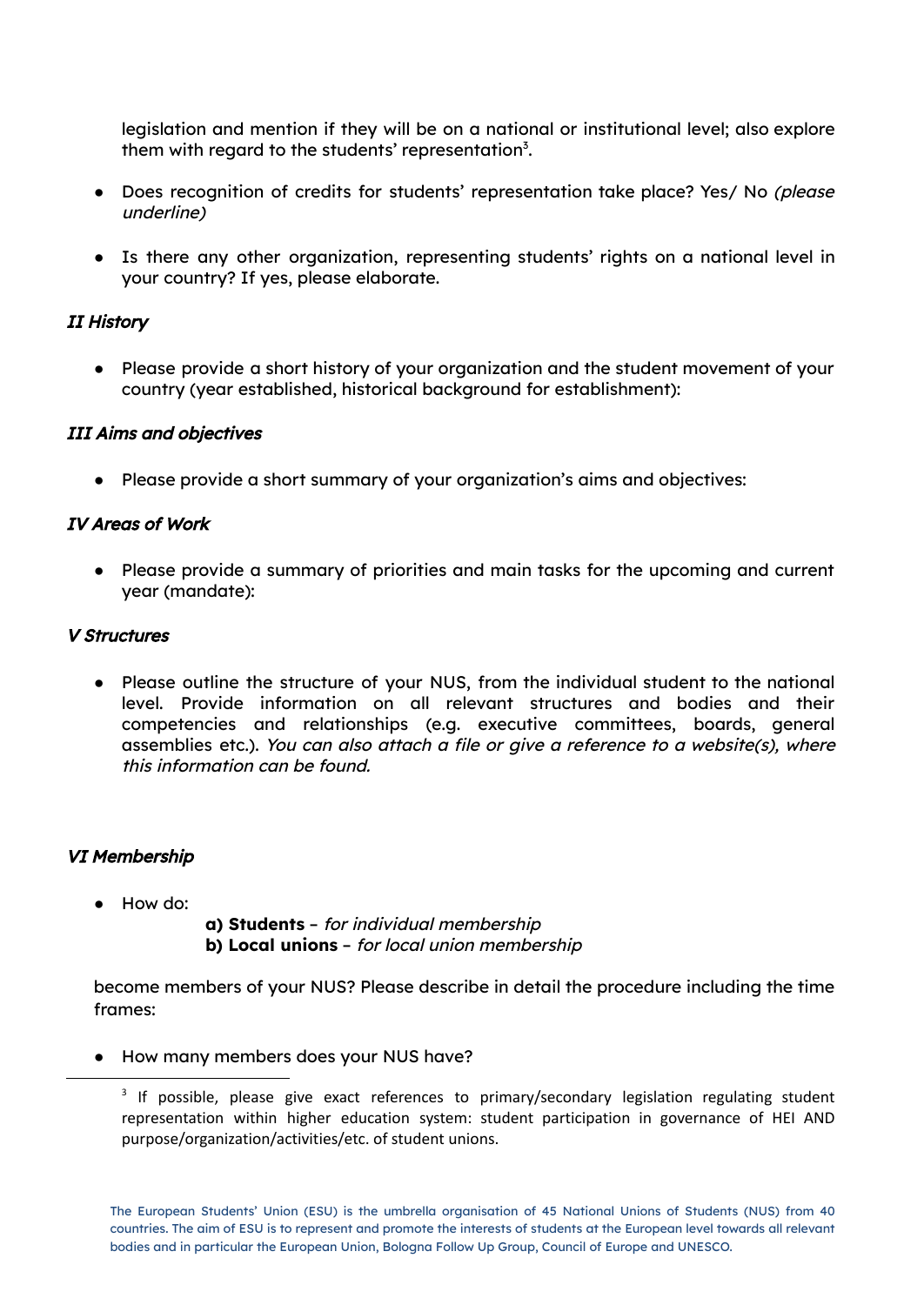- Please indicate the number of students in your country:
- What is the percentage of students represented by your NUS? How did you calculate this?
- Are there any students not represented by your NUS? If so, who and why not?
- Is membership automatic, compulsory or on a voluntary basis?
- Do the members have to pay a membership fee? If yes, could you please give the approximate amount:

#### VII Election procedures

- What are the election procedures in your NUS? Please provide information for both the local and national levels. Please elaborate on how an individual student can get elected to both levels.
- Who calls and observes the election procedures? Please provide information for both the local and national levels.
- Could you please provide an overview on tendencies related to the election procedures in your NUS:
	- a) Do national campaigns on the elections take place? Please elaborate.
	- b) Are the elected representative positions normally contested (more candidates running than positions available), and how has this competition fluctuated over the past three years?

#### VIII Funding

- Is the funding of NUS regulated in national primary legislation and if yes what does it stipulate.
- What are the sources of funding for your organization? Please include the approximate share of every source in the total income for the current year:
- Could you please give the approximate numbers of the annual budget (current year) of your NUS (in Euro)?
	- a) As a whole:
	- b) The total disposable income (TDI):
	- c) Please elaborate on the expense share:

#### IX National office

● Does your NUS run an office?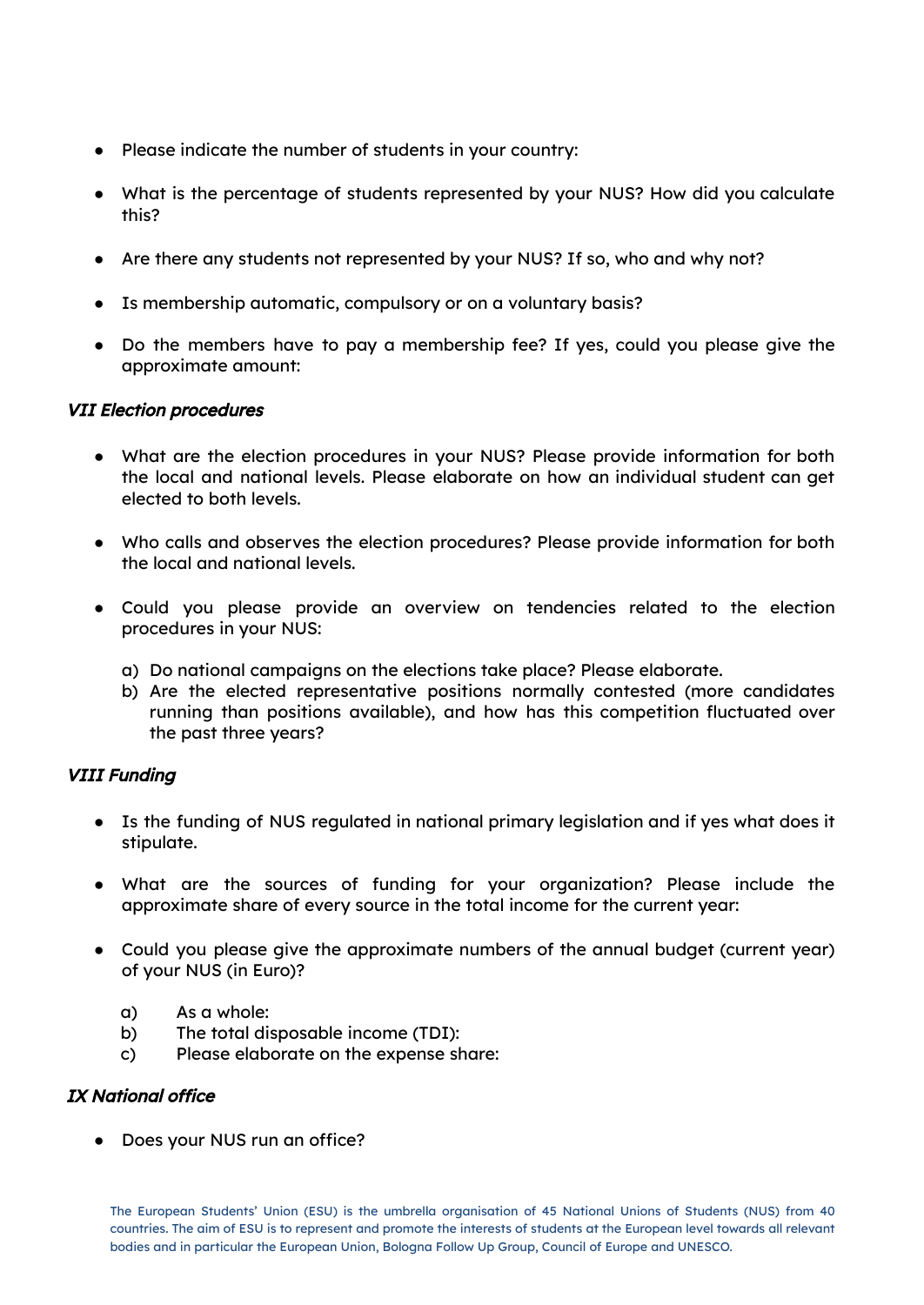● How many people are involved in a daily office jobs (both employed and volunteers)? Do they work full time or part-time? How many of them have students' status?

#### X National cooperation

● Please briefly provide information and contacts of the partners you have in your country (governmental structures, rector conferences, other organizations, teachers' status, national youth council, etc.). Please explain the nature of cooperation with each of them.

#### XI International cooperation

- Is your NUS a member of any other international network? Please elaborate:
- Are there any other relevant organizations you cooperate with, and if so, how?

# **Section D: Information on capacity building processes within CMO and expectations towards ESU**

- Do you provide any training/capacity building activities for your members: Yes/ No (please underline)
- How do you identify the training/capacity building needs for your members? Please elaborate if you have developed a training policy to address your members' needs, giving a brief summary of it (aims, objectives, who does it target, how is it implemented, how is it evaluated/adjusted, etc)
- What are the main priorities (topics) for your training/capacity-building activities for the current/upcoming year (mandate) (if possible, please attach the training plan):